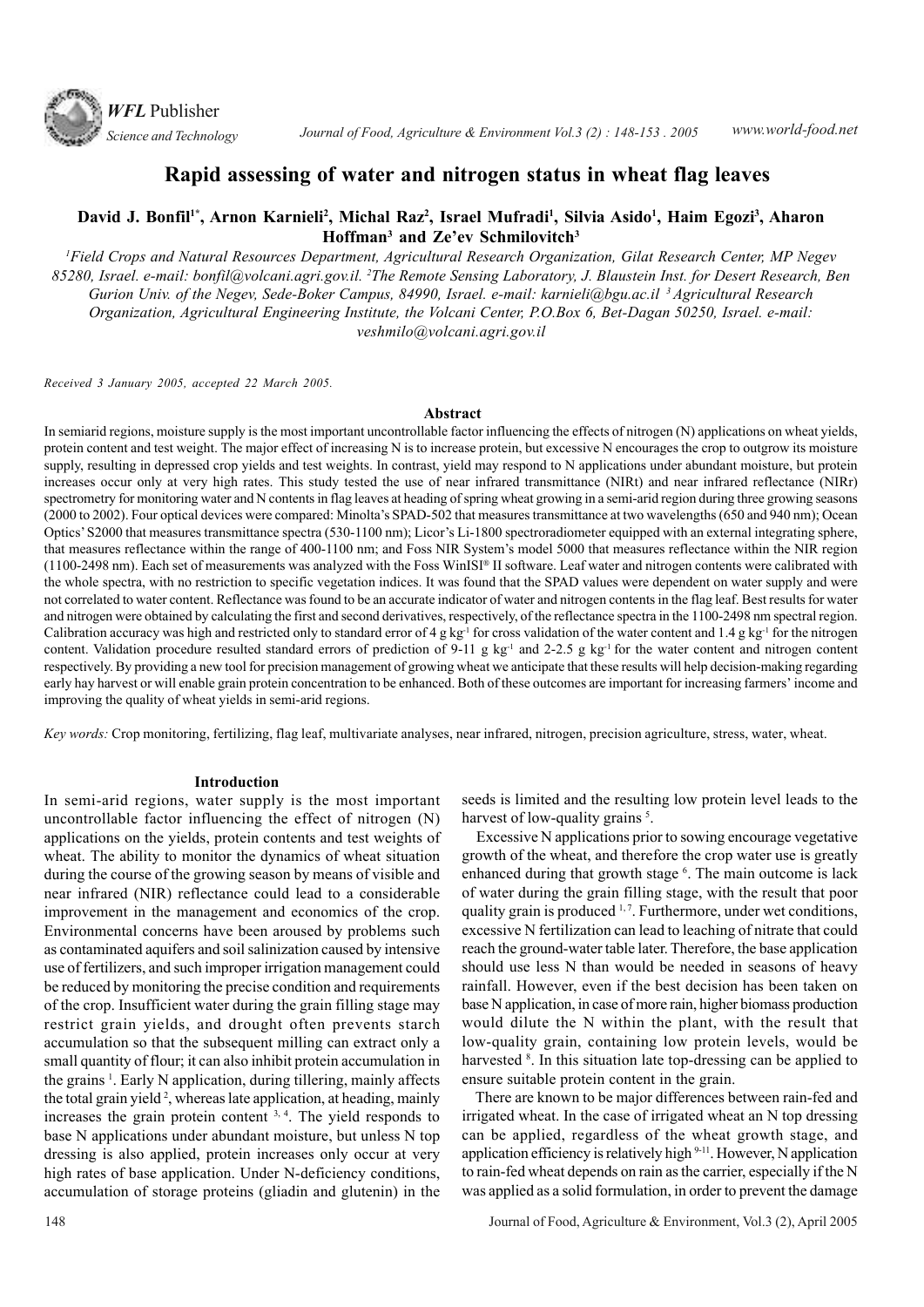to flag leaves that can occur after liquid N application. In the test area, the amount of rain that fell later than the wheat heading stage varies between zero and more than 100 mm, therefore it could serve as a carrier for late N application. However, the N deficiency must be determined. Several procedures, based on different devices, are already in use for assessing the N top dressing requirement; they include stem nitrate detection <sup>12</sup>, the SPAD chlorophyll meter <sup>13</sup>, the Hydro-N-Sensor system <sup>14</sup> and the Green-Seeker (http://www.greenseeker.com). However, the results of these procedures and their interpretation depend on many factors (e.g., water content and cultivar). Moreover, water rather than N is the dominant factor affecting dryland crop yields <sup>15</sup>. There is a good correlation between SPAD values and N content, but a clear difference can be noticed between the values obtained in irrigated and non-irrigated plots <sup>16</sup>. Consequently, these devices need a within-field reference, and the farmer must decide which part of the field provides the best reference for specific growth conditions. Moreover, the devices supply only N data, and ignore water status, which is very important for late application decisions. In the light of the above complications and limitations, the development of new methods is worthwhile.

 Traditional analytical methods for detecting ecological abuse, such as wet chemistry, are very time consuming and expensive. A technology that would characterize the nutritional status of growing plants in a timelier manner (preferably in real-time as an applicator moves through the field) is needed to control the volume of amendments and to ensure precise crop management. A developing technology for site specific management farming involves multi-spectral remote-sensing systems that produce visible and near infrared images, carried by aircraft or satellites. These systems are used to monitor spatial and temporal changes in growing crops  $17-23$ . The data collected can be processed, geo-referenced, mapped and analyzed with the help of image processing and geographic information systems software, to provide additional data to analysts and decision makers. Vegetation indices, which are commonly used in remote sensing for assessing the state of crops, are numerical measures generated by reducing data from multispectral observations to a single value. They are designed to take advantage of the spectral signature of live green vegetation and thus to enhance the vegetation signal in remotely sensed data. Many studies have shown correlations between the normalized difference vegetation index (NDVI) or the Green NDVI, and the crop biomass and crop yield <sup>23-25</sup>. Remote sensing can inexpensively provide large-area estimates of N status and can be used to monitor the N status. Other studies have determined correlations between vegetation indices and crop N status and have used these data in building devices that apply topdressing N  $^{26-29}$ , and others estimated wheat water status  $^{19,30}$ . Only few data are available on the combined effect of N and water stresses on reflectance spectra  $31-34$ .

 Nevertheless, several questions may arise when independent devices and data retrieval procedures at the wheat heading stage are being considered. Should we apply nitrogen at heading? Can wheat utilize this late N? Alternatively, could hay/silage be a better end use? In order to achieve further improvements in grain yields and quality, and in adaptation to a range of dryland systems, wheat production requires a simple precise monitoring device for both crop water and crop N. The present study extends the exploration of the potential of NIR spectrometry for measuring water and nitrogen in flag leaf. The focus was on a new improved method for predicting water, N and their stress-interaction status in wheat plants at heading, under various environmental conditions.

## **Materials and Methods**

The research was based on long-term fixed experimental plots located in the Gilat Research Center, Israel<sup>7</sup>. Hard red spring wheat (*T. aestivum*) cv. Galil (Hazera Genetics) was sown in all experiments. This study examined wheat growth under various crop management systems: rainfed plots as well as plots that received supplemental irrigation; soil tillage and mulch; rotation; and fertilization with nitrogen (at  $0, 50, 100$  and  $150$  kg ha<sup>-1</sup>) and phosphorus (at 0 and 10 kg ha<sup>-1</sup>). The fertilization treatments were established at 1975 as base applications. During this study (over three seasons, 2000 to 2002) we maintained four N application rates but modified them to 0, 50,  $50 + 50$  and  $100 + 50$  kg ha<sup>-1</sup>, with the  $3<sup>rd</sup>$  and  $4<sup>th</sup>$  application rates divided between base and top dressing at heading, respectively. These plots comprise many sub-plots that vary every year in wheat production, protein yield, and test weight. In 2002 another experimental field that had six N treatments – N at 0/0; 0/50; 50/0; 50/50; 100/0; and 100/50 kg ha-1 for base/early top dressing, respectively – was tested as well. Several subplots in all treatments received an additional N 50 kg ha<sup>-1</sup> at heading. From both experiments 344 sub-plots were analyzed.

 NIR spectrometry (transmittance and reflectance) methods were evaluated for monitoring the water and N contents of spring wheat flag leaves during heading. Four optical instruments were used: Minolta's SPAD-502, that measures transmittance at two wavelengths (650 and 940 nm); Ocean Optics' S2000 that measures transmittance spectra in the range 530-1100 nm; Li-COR's LI-1800 high spectral-resolution spectroradiometer, equipped with an external integrating sphere (1800-12S), that measures reflectance within the range 400-1100 nm; and Foss NIR System's Model 5000, that measures reflectance within the NIR region (1100-2498 nm). From each sub-plot we brought four tillers that had been cut between leaves minus one and minus two, to the laboratory. Since the nitrogen content varies along leaf sheet, the samples used were 4 cm long and were taken from the centers of the blades of the four flag leaves. All SPAD, spectra, water and nitrogen content data were collected from these samples. The average spectra of four leaves from each plot were used in the analysis. All devices, except the SPAD, were operated at a spectral resolution of 2 nm. With the first three devices spectra were taken with the leaves held in the leaf holder; with the Foss-NIRS instrument the leaf was located on a centering device with a round hole (scanning area  $\sim$  6.6 cm<sup>2</sup>) and covered with a gold reflector (usually used for liquid test). In parallel, water (calculated from the fresh weight and dry weight, after 48 h at 70°C) and N (micro-Kjeldahl, digestion of the whole sample  $(\sim 100 \text{ mg})$  without milling) contents of the same leaves were determined in the laboratory <sup>35</sup>.

All samples were used for calibration of the SPAD and Ocean Optic data. The LiCOR spectroradiometer was used only during the last two years, and analysis with it was based on 257 samples. Because of the experiment conditions, the first-season samples lost water prior to measurement in the Foss-NIRS instrument; therefore they were excluded from the water calibration, and the possibility of storing the leaf samples so that they would retain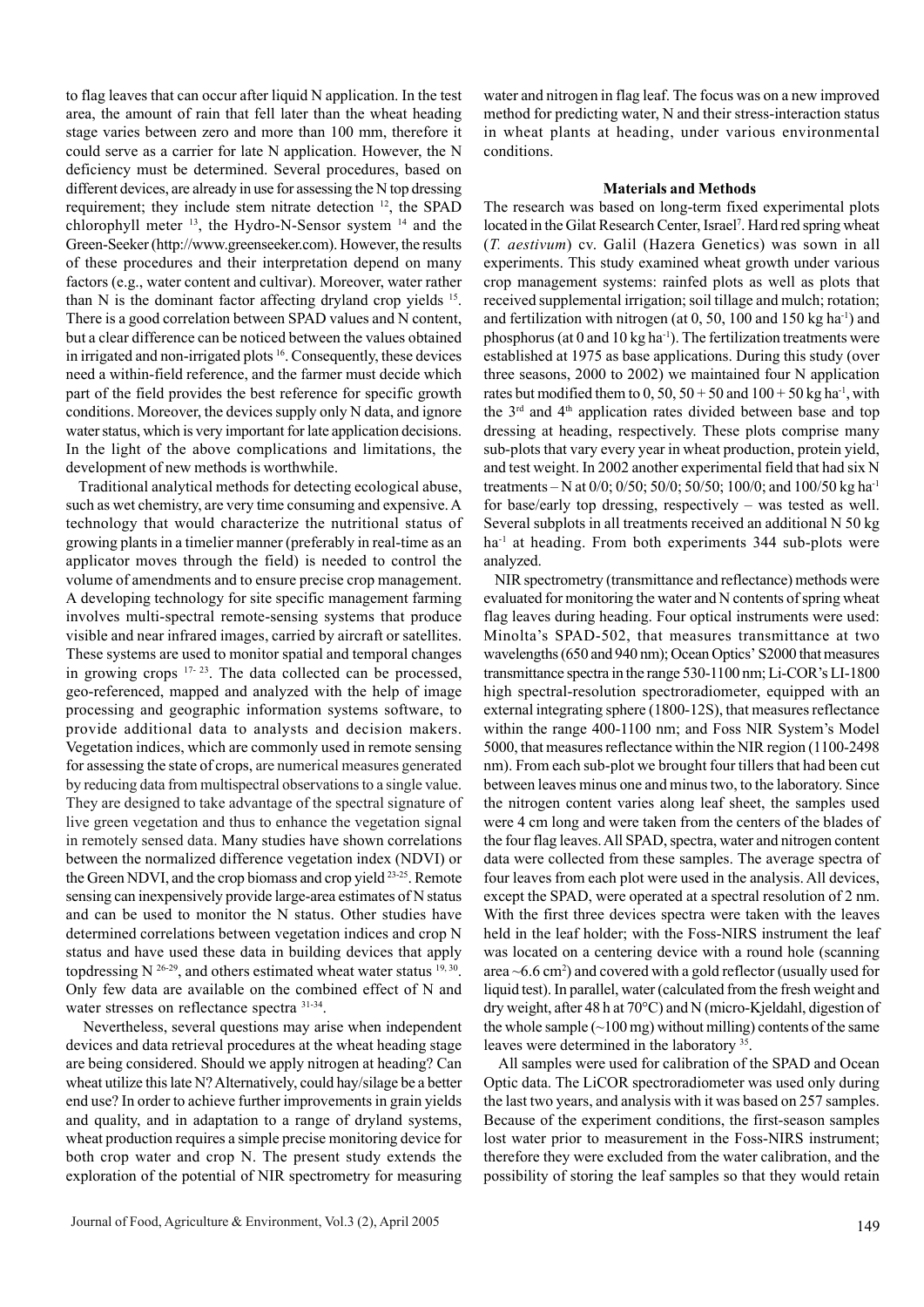their water and remain straight and flat was tested. It was found that storing the leaf samples at  $4^{\circ}$ C in a simple small plastic bag that was folded several times was an adequate procedure. However, in spite of that procedure, 30 samples were removed from the analysis in the last season, since they lost some water during the measurements. There were also a few samples that lost nitrogen data. Thus, the calibration was based on totals of 245 and 341 measurements for water and N, respectively. Descriptive statistical analysis and simple correlations were performed with the SAS statistical package. Spectra data analysis was performed with a modified partial least squares (MPLS) regression by means of the Foss WinISI<sup>®</sup> II software, on the absorbance  $log(1/R)$  or log(1/T), wavelength interval of 2 nm, for each of the three tested instruments. All spectral data points were used for calibration with the leave-one-out and random subsets, cross-validation procedure, and the first or second derivative of  $log(1/R)$  was used with a gap of four data points. For random subset analysis, calibration data included 1/2 or 2/3 of the comprehensive data, and the left parts were used for validation set. In all calibration analysis, outliers were rejected using the software threshold default values.

### **Results and Discussion**

Table 1 presents the values of the water and nitrogen contents of the flag leaves, which were calibrated by spectral measurements; it also presents the SPAD values. Overall, wide ranges of water and N contents were available, providing a considerable amount of data for analysis. These wide ranges were mainly associated with the long-term fixed experiment plot, whereas in the field added in 2002 there were only relatively small differences in leaf water and N contents between treatments. Considerable correlation was found between the SPAD values and leaf nitrogen contents (Fig. 1a). However, a clear difference can be seen between the correlations for the irrigated and the non-irrigated plots. In agreement with previous findings <sup>16</sup>, our results show that the SPAD values were dependent on other parameters than on N content. Therefore, SPAD can be used for nitrogen estimation only by using a within-field reference. Moreover, SPAD data have no correlation with water content (Fig. 1b), which emphasizes the need for other sources of data rather than the SPAD.

 Spectral analysis can be used to evaluate plant water and nitrogen contents as well as bio-physiological parameters. The reflectance spectra had significant peaks in the green (550 nm) and NIR (around 800 nm) regions, and a dip in the red (680 nm). The transmittance spectra showed a similar pattern except for the presence of a dip in the NIR region, probably caused by screening or saturation in particular sensor. Reflectance spectra in the NIR region exhibited two main dips (around 1400 and 1900 nm) that are related to absorption by water. Although the spectral patterns were similar in all leaves, part of the variation can be related to differences between years or between plots, that significantly affect the water content.

 Several procedures were used to calibrate spectra data against laboratory data. Best results for water and nitrogen were obtained by using the first and second derivatives, respectively, of the reflectance spectra in the 1100-2498 nm spectral region (Table 2). Calibration accuracy was high and was limited only by the standard errors of 4 and  $1.4$  g kg<sup>-1</sup>, respectively, for cross-validation of the water and nitrogen contents.

 The calibration coefficients show that there are a few wavelengths at which reflectance is correlated with water content, in addition to the known reflectance regions from water, i.e. 1460 and 1910 nm (Fig. 2). As expected, there were some outliers, but in negligible numbers. The calibration coefficients for nitrogen show a similar picture (Fig. 2). Again, the spectral range covered includes reflectance regions in addition to those whose properties are known to be determined by the nitrogen bond. The correlation between predicted and observed data is slightly less strong than that for water (Table 2).

 Representative results for the best method found (NIRr 1100-2498) of random subset spectral analysis is presented in Table 3. In this case, similar  $\mathbb{R}^2$ , SEC and SECV were obtained for leave one out method (Table 2) and random subset (Table 3). Figs 3 and 4 show the correlation between predicted and lab measured water and N content data, respectively. Looking at the calibration correlation coefficient, SECV and SEP of random validation subsets shows similar values in comparison with the leave one out method (Table 2 and 3). Only 2 to 3 outliers could not be correctly predicted, and these outliers have been identified by the software. This finding emphasizes that the leave one out method based on the comprehensive data is adequate, and can be applied for future use.

 Calibration with the other spectra regions yielded lower correlations, but in some cases they were acceptable (Table 2). However, in spite of the high correlations, their standard errors (SEC and SECV) were much higher than those obtained in the initially used regions, which resulted in inferior predictions by



*Figure 1.* Correlations between SPAD values and nitrogen (A) and water (B) contents in the central part of spring wheat flag leaf at heading. Black squares represent rain-fed wheat plants; open diamonds represent plants that received supplemental irrigation.

150 Journal of Food, Agriculture & Environment, Vol.3 (2), April 2005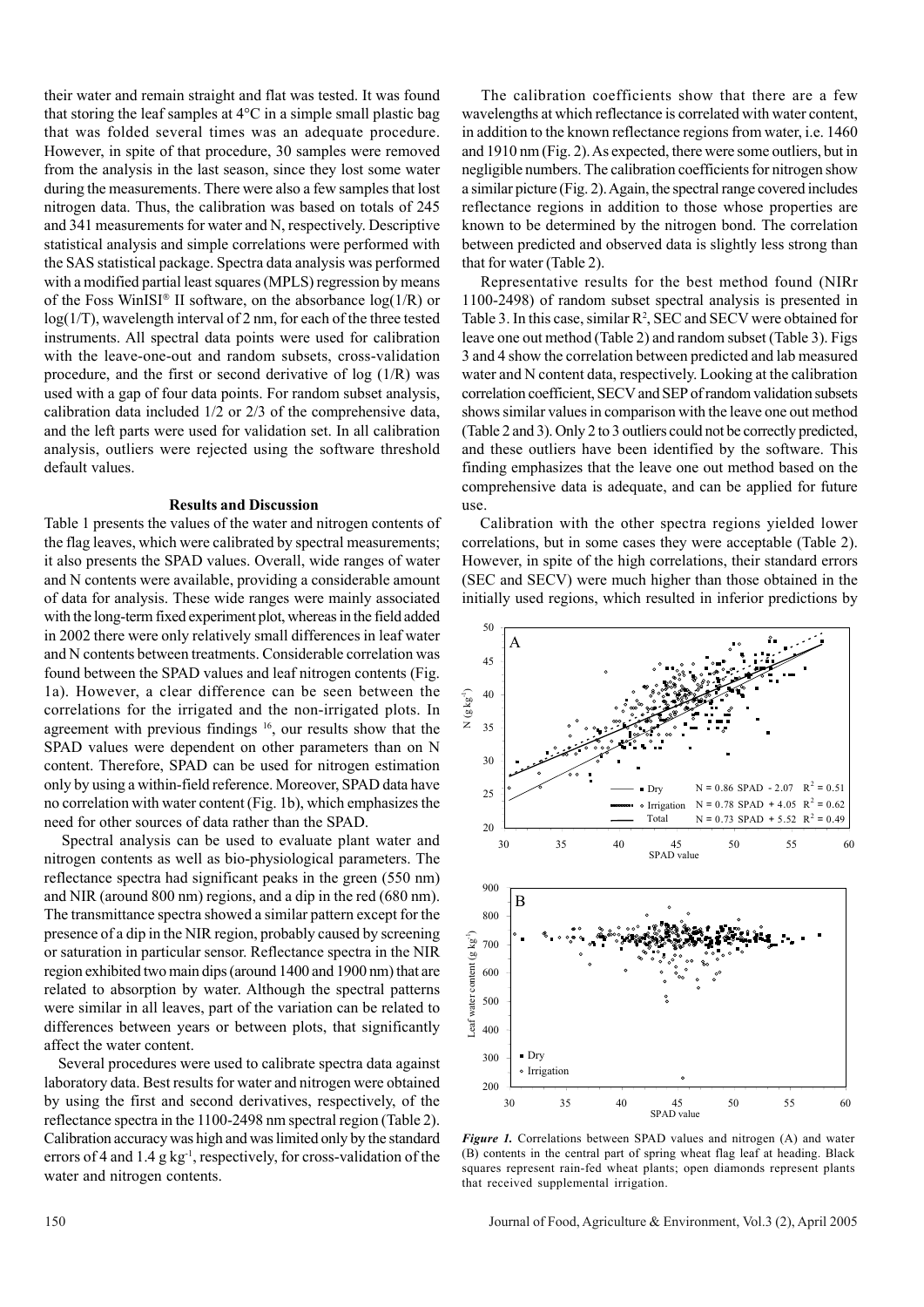

*Figure 2.* Calibration equation coefficients calculated for water and nitrogen contents in wheat flag leaf, that were estimated from their reflectance spectra (Foss NIR System model 5000). Calculations were conducted by 1 stD log(1/R) of 1100-2498 nm, using the MPLS procedure.

these calibrations. It could be that extending the data set used for calibration would improve this calibration. Since equipment that measures reflectance of this region is less expensive – including remote sensing of data via satellites – it is important to note that this route for receiving spectral data is also open. There is a strong correlation between water content and leaf reflectance in the NIR region, which is explained by the effect of water content on the cell wall-air interaction <sup>36</sup>. Possible explanations for the lower ability of NIR reflectance spectroscopy to determine N content than water content are: screening by the high absorption by water <sup>37</sup> and/or low contents of various nitrogen forms that lie below the detection threshold.

 Various vegetation indices are known to be potentially applicable in remote sensing. They include the well known Normalized Difference Vegetation Index (NDVI,  $R_{NIR} - R_{red}/R_{NIR} + R_{red}$ ); the Green-NDVI ( $R_{NIR}$ ,  $R_{green}/R_{NIR}$ ,  $R_{green}$ ) that replaces the red with the green region of the spectrum in the NDVI equation; the Normalized Different Greenness Index (NDGI,  $R_{green}$ - $R_{red}/R_{green}$ + $R_{red}$ ), the Water Index (WI,  $R_{970}/R_{900}$ ) and others. As all the indices are based on only a few wavelengths, the data they yield are limited and they do not extract all the information contained in the whole spectrum. Loss of those extra data reduces calibration efficiency (not shown).

 The present study was based on several experiments, but all of them used the same wheat cultivar. Thus, a possible global calibration that would enable all cultivars to be predicted must include leaves of all varieties. In the next study we would like to attempt to obtain spectra of several cultivars by means of remote sensing instead of in the laboratory, as well as to improve the calibration of VIS-NIR spectra.

 The satisfactory results of the present study indicate that NIR reflectance spectroscopy can be a fast alternative to other methods of water and N determination. The significance of this finding is that within two to three minutes after starting to analyze the flag leaf, reasonable estimates of its water and N status can be obtained, and these, of course, correlate with their contents in the whole plant. Moreover, our calibration is independent of the field in which it is made; therefore it could be used for every field or plant, without needing a within-field reference.

**Table 1.** Water and nitrogen composition of wheat leaves used in NIR transmittance and reflectance studies, and their SPAD values. Each sample represents an average of 4 different flag leaves (4 cm long taken from the central leaf blade).

|                        | Year  | Samples | Minimum | Maximum | Mean  | Std. dev |
|------------------------|-------|---------|---------|---------|-------|----------|
| Water $(g \ kg^{-1})$  | 2000  | 69      | 230.8   | 831.1   | 662.2 | 84.4     |
|                        | 2001  | 143     | 665.0   | 778.0   | 718.5 | 16.5     |
|                        | 2002  | 132     | 675.1   | 771.7   | 739.0 | 17.7     |
|                        | total | 344     | 230.8   | 831.1   | 715.1 | 49.3     |
| Nitrogen $(g kg^{-1})$ | 2000  | 69      | 34.9    | 48.6    | 40.4  | 2.8      |
|                        | 2001  | 142     | 26.0    | 48.0    | 37.4  | 4.8      |
|                        | 2002  | 130     | 26.1    | 47.6    | 39.0  | 4.3      |
|                        | total | 341     | 26.0    | 48.6    | 38.6  | 4.4      |
| SPAD value             | 2000  | 69      | 36.3    | 53.1    | 45.1  | 2.9      |
|                        | 2001  | 143     | 30.4    | 57.6    | 45.1  | 5.4      |
|                        | 2002  | 132     | 31.1    | 53.1    | 45.4  | 4.6      |
|                        | total | 344     | 30.4    | 57.6    | 45.2  | 4.7      |

**Table 2.** Calibration results from leave-one-out cross validation with the MPLS procedure by WinISI® II software.

|          | Spectra                    | Derivative        | <b>SEC</b>  | $R^2$ | <b>SECV</b> | Terms |
|----------|----------------------------|-------------------|-------------|-------|-------------|-------|
|          |                            |                   | $g kg^{-1}$ |       | $g kg^{-1}$ | No.   |
| Water    | NIRt 530-1100              | 1 <sup>st</sup> D | 8.07        | 0.673 | 8.47        | 4     |
|          |                            | 2 <sup>nd</sup> D | 8.64        | 0.632 | 9.00        | 3     |
|          | NIRr 400-1000              | 1 <sup>st</sup> D | 11.80       | 0.942 | 13.26       | 6     |
|          |                            | $2^{\rm nd}D$     | 12.06       | 0.938 | 14.56       | 6     |
|          | NIRr 1100-2498             | 1 <sup>st</sup> D | 3.30        | 0.956 | 3.95        | 11    |
|          |                            | $2^{\rm nd}D$     | 3.90        | 0.946 | 4.39        |       |
| Nitrogen | NIRt 530-1100              | 1 <sup>st</sup> D | 3.29        | 0.395 | 3.32        | 4     |
|          |                            | $2^{\rm nd}D$     | 3.16        | 0.402 | 3.21        | 4     |
|          | NIR <sub>r</sub> 400-1000  | 1 <sup>st</sup> D | 2.79        | 0.697 | 3.03        | 4     |
|          |                            | $2^{\rm nd}D$     | 2.66        | 0.711 | 2.94        | 4     |
|          | NIR <sub>r</sub> 1100-2498 | 1 <sup>st</sup> D | 1.32        | 0.891 | 1.39        | 7     |
|          |                            | 2 <sup>nd</sup> D | 1.26        | 0.892 | 1.40        | 6     |

### **Conclusions**

In summary, the ability to monitor changes in the growth conditions of wheat plants by observing changes in their reflectance in the visible and NIR spectral ranges, could lead to a considerable improvement in crop management. In the present study we demonstrated that leaf water and N contents affect the spectra of the leaves, and these could be calibrated and predicted. This could be done with both Licor's Li-1800 spectroradiometer and Foss NIR System's model 5000, however, our results show that the Minolta's SPAD-502 and Ocean Optics' S2000 (transmittance) are significantly inferior and might not be appropriate for further application. Reflectance spectra can give accurate indications, in real time, of water and nitrogen contents in the flag leaf. Once these flag leaf data are available they can be used to support agronomic decision-making.

#### **Acknowledgments**

This research was financed in part by the Chief Scientist of the Israel Ministry of Agriculture.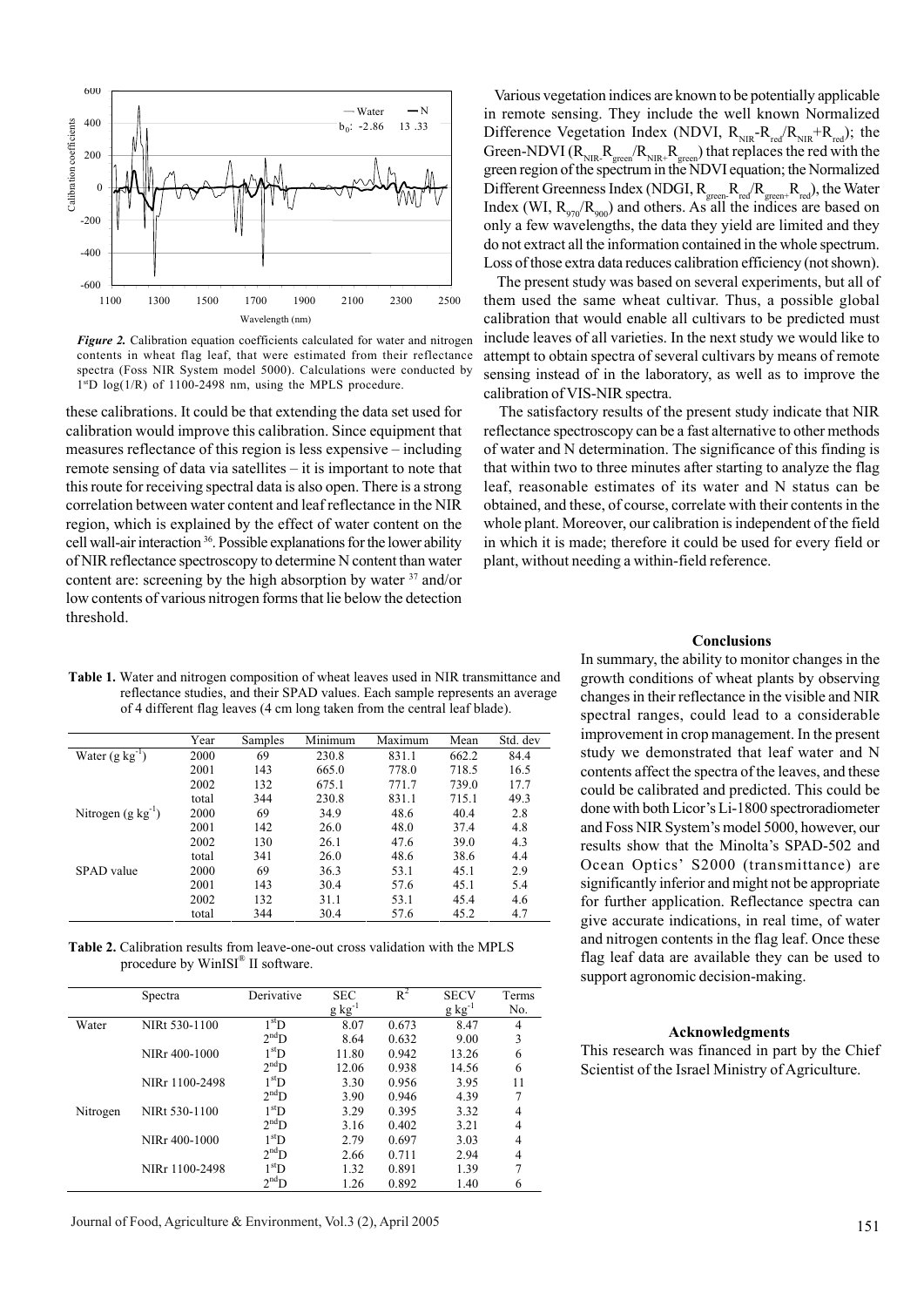| Table 3. Calibration results from for random subset analysis, calibration data included 1/2 or 2/3 of the comprehensive data, and the |  |  |  |
|---------------------------------------------------------------------------------------------------------------------------------------|--|--|--|
| left parts were use for validation set.                                                                                               |  |  |  |

|          | Calibration |                       | Calibration |       |             | Validation   |             |             |       |                               |                                    |
|----------|-------------|-----------------------|-------------|-------|-------------|--------------|-------------|-------------|-------|-------------------------------|------------------------------------|
|          | subset size | Derivative            | <b>SEC</b>  | $R^2$ | <b>SECV</b> | Terms<br>No. | <b>SEP</b>  | <b>Bias</b> | $R^2$ | $R^2$<br>outlier <sup>"</sup> | <b>SEP</b><br>outlier <sup>"</sup> |
|          |             |                       | $g kg^-$    |       | g kg        |              | $g kg^{-1}$ | $g kg^{-1}$ |       |                               |                                    |
| Water    | 1/2         | $1^{\rm st} \rm D$    | 3.36        | 0.963 | 3.74        | 6            | 10.95       | 54.52       | 0.673 | 0.912(3/172)                  | 5.29                               |
|          |             | $2^{\rm nd}D$         | 3.07        | 0.962 | 3.86        |              | 10.57       | 51.79       | 0.695 | 0.915(3/172)                  | 5.20                               |
|          | 2/3         | $1^{\rm st} \text{D}$ | 3.32        | 0.944 | 4.22        | 10           | 9.30        | 84.43       | 0.792 | 0.932(2/129)                  | 5.10                               |
|          |             | $2^{\rm nd}D$         | 3.76        | 0.920 | 5.10        | 7            | 9.20        | 98.19       | 0.796 | 0.940(2/129)                  | 4.76                               |
| Nitrogen | 1/2         | $1^{\rm st}$ D        | 1.25        | 0.887 | 1.38        | 6            | 2.01        | $-0.65$     | 0.795 | 0.877(3/172)                  | 1.63                               |
|          |             | $2^{\rm nd}D$         | 1.46        | 0.854 | 1.57        | 5            | 2.13        | 0.89        | 0.799 | 0.845(3/172)                  | 1.82                               |
|          | 2/3         | $1^{\rm st} \rm D$    | 1.30        | 0.906 | 1.35        | $\mathbf{r}$ | 2.40        | 9.91        | 0.642 | 0.856(6/129)                  | 1.53                               |
|          |             | $2^{\rm nd}D$         | 1.28        | 0.911 | 1.32        | 5            | 2.45        | 8.41        | 0.627 | 0.826(6/129)                  | 1.69                               |

\* Correlation coefficient was calculated on the validation set after deleting (2-6) outliers s



*Figure 3.* Validation results for flag leaf water content, based on 50% of the comprehensive data, that were left for validation set, (after rejection of samples that had dried prior to spectra collection). Calibrations were conducted by  $1^{st}D$  and  $2^{nd}D$  log  $(1/R)$  of 1100-2498 nm, using the MPLS procedure.

#### **References**

- <sup>1</sup>Palta, J.A., Kobata, T., Turner, N.C. and Fillerg, I.R. 1994. Remobilization of carbon and nitrogen in wheat as influenced by postanthesis water deficits. Crop Sci. **34**: 118-124.
- <sup>2</sup>Kirda, C., Derici, M.R. and Schepers, J.S. 2001. Yield response and N-fertiliser recovery of rainfed wheat growing in the Mediterranean region. Field Crops Res. **71**: 113-122.
- <sup>3</sup>Lloveras, J., Lopez, A., Ferran, J., Espachs, S. and Solsona, J. 2001. Bread-making wheat and soil nitrate as affected by nitrogen fertilization in irrigated Mediterranean conditions. Agron. J. **93**: 1183–1190.
- <sup>4</sup>Woolfolk, C.W., Raun, W.R., Johnson, G.V., Thomason, W.E., Mullen, R.W., Wynn, K.J. and Freeman, K.W. 2002. Influence of late-season foliar nitrogen applications on yield and grain nitrogen in winter wheat. Agron. J. **94**: 429–434.
- <sup>5</sup>Bunker, J.R., Lockerman, R.H., Mcguire, C.F., Blake, T.K. and Engel, R.E. 1989. Soil moisture effects on bread loaf quality and evaluation of gliadins with reversed-phase high-performance liquid chromatography. Cereal Chem. **66**: 427-431.
- <sup>6</sup>Moore, G.A. and Tyndale-Biscoe, J.P. 1999. Estimation of the importance of spatially variable nitrogen application and soil moisture holding capacity to wheat production. Prec. Agric. **1**: 27-38.
- <sup>7</sup>Bonfil, D.J., Mufradi, I., Klitman, S. and Asido, S. 1999. Wheat grain yield and soil profile water distribution in a no-till arid environment. Agron. J. **91**: 368-373.
- <sup>8</sup>Pan, W.L., Huggins, D.R., Malzer, G.L., Dougglas, C.L. Jr. and Smith, J.L. 1997. Field heterogeneity in soil-plant nitrogen relationships: implications for site-specific management. In Pierce, F.J. and Sadler, E.J. (eds). The Stsate of Site-Specific Management for Agriculture. ASA-CSSA-SSSA: Madison, WI. pp. 81-99.

<sup>9</sup>Cooper, J.L. and Blakeney, A.B. 1990. The effect of two forms of



*Figure 4.* Validation results for flag leaf nitrogen content, based on 50% of the comprehensive data that were left for validation set. Calibrations were conducted by  $1^{st}D$  and  $2^{nd}D \log (1/R)$  of 1100-2498 nm, using the MPLS procedure.

nitrogen fertiliser applied near anthesis on the grain quality of irrigated wheat. Aust. J. Exp. Agric. **30**: 615-619.

- <sup>10</sup>Dampney, P.M.R. and Salmon, S. 1990. The effect of rate and timing of late nitrogen applications to breadmaking wheats as ammonium nitrate or foliar urea-N, and the effect of foliar sulphur application. I. Effect on yield, grain quality and recovery of nitrogen in grain. Asp. App. Biol. **25**: 229-241.
- <sup>11</sup>Randall, P.J., Freney, J.R., Smith, C.J., Moss, H.J., Wrigley, C.W. and Galbally, I.E. 1990. Effect of additions of nitrogen and sulfur to irrigated wheat at heading on grain yield, composition and milling and baking quality. Aust. J. Exp. Agric. **30**: 95-101.
- <sup>12</sup>Papastyliano, I. and Puckridge, D.W. 1981. Nitrogen nutrition of cereals in a short-term rotation. II. Stem nitrate as an indicator of nitrogen availability. Aust. J. Agric. Res. **32**: 713-723.
- <sup>13</sup>Fox, R.H., Piekielek, W.P. and Macneal, K.M. 1994. Using a chlorophyll meter to predict nitrogen fertilizer needs of winter wheat. Commun. Soil Sci. Plant Anal. **23**: 687-697.
- <sup>14</sup>Link, A., Panitzki, M. and Reusch, S. 2002. Hydro N-sensor: tractor-mounted remote sensing for variable nitrogen fertilization. In Proceeding of the 6<sup>th</sup> International Conference on Precision Agriculture and Other Precision Resources Management. ASA-CSSA-SSSA: Madison, WI. CD-ROM.
- <sup>15</sup>Borghi, B., Corbellini, M., Palumbo, C., DiFonzo, N. and Perenzin, M. 1997. Effects of mediterranean climate on wheat bread-making quality. Eur. J. Agron. **6**: 145-154.
- <sup>16</sup>Barraclough, P.B. and Kyte, J. 2001. Effect of water stress on chlorophyll meter reading in winter wheat. In Horst, W.J. et al. (eds). Plant nutrition - food security and sustainability of agro-ecosystems. Kluwer Academic Press, Netherlands. pp. 722-723.
- <sup>17</sup>Adamsen, F.J., Pinter, Jr. P.J., Barnes, E.M., Lamorte, R.L., Wall, G.W., Leavitt, S.W. and Kimball, B.A. 1999. Measuring wheat

152 Journal of Food, Agriculture & Environment, Vol.3 (2), April 2005